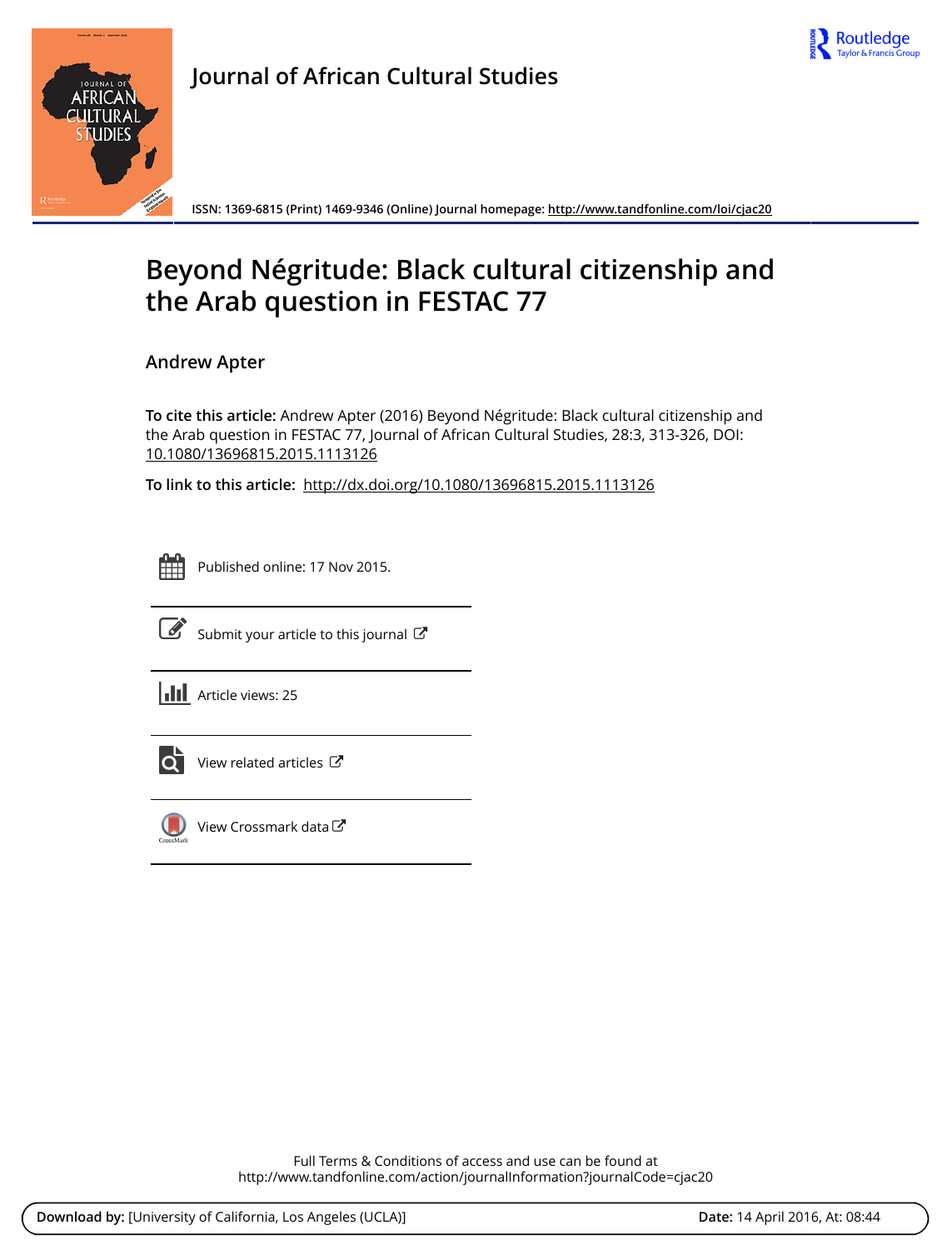# Beyond Négritude: Black cultural citizenship and the Arab question in FESTAC 77

Andrew Apter\*

#### Departments of History and Anthropology, University of California, 6265 Bunche Hall, Box 95173, Los Angeles, CA 90095-1473, USA

When Nigeria hosted the Second World Black and African Festival of Arts and Culture (FESTAC 77) to celebrate the cultural foundations of the 'Black and African World', it was fashioned after Senghor's festival mondial des arts nègres (FESMAN 66) held in Dakar 11 years earlier. What began as an alliance between festival co-patrons, however, soon developed into a divisive debate over the meanings and horizons of black cultural citizenship. At issue were competing Afrocentric frameworks that clashed over the North African or 'Arab' question. Should North Africans fully participate, as Lt-Gen. Olusegun Obasanjo maintained, or should they merely observe as second-class citizens, as Leopold Sédar Senghor resolutely insisted? If Nigeria's expansive and inclusive vision of blackness was motivated and underwritten by its enormous oil wealth, Senghor refused to compromise his position, precipitating a face-off that ultimately lowered Senegal's prestige. To understand why North Africa became the focus of these competing definitions of blackness, we turn to the 1969 Pan-African Cultural Festival in Algiers, where Négritude was disclaimed as counter-revolutionary. Placed within a genealogy of postcolonial Afrocentric festivals, the struggle over North Africa in FESTAC 77 shows that the political stakes of black cultural citizenship were neither trivial nor ephemeral, but emerged within a transnational field of symbolic capital accumulation.

Keywords: African festivals; citizenship; Black power; Négritude

At the core of the analytic apparatus on which black cultural citizenship gains its force is the reality that there are spaces of cultural production that are not dependent on the regulatory role of the state … . –

Kamari M. Clarke

When Nigeria hosted the Second World Black and African Festival of Arts and Culture (FESTAC 77) to celebrate the cultural foundations of the 'Black and African World', it was fashioned after Le festival mondial des arts nègres (FESMAN 66) held in Dakar 11 years earlier. Like its predecessor, FESTAC featured the dance, drama, music, arts, and philosophical legacies of a precolonial African heritage that was regimented by opening and closing ceremonies and exalted as a framework for black nationhood and modernity. And if FESTAC was planned on a far grander scale, funded by the windfalls of a rising petro-state, its kinship with FESMAN was further solidified between both heads of state, who would serve together as co-patrons of Nigeria's cultural extravaganza.<sup>[1](#page-10-0)</sup> What began as a diarchic alliance, however, soon devolved into a divisive debate over the meanings and horizons of black cultural citizenship. At issue were competing Afrocentric

<sup>\*</sup>Email: [aapter@history.ucla.edu](mailto:aapter@history.ucla.edu)

<sup>© 2015</sup> Journal of African Cultural Studies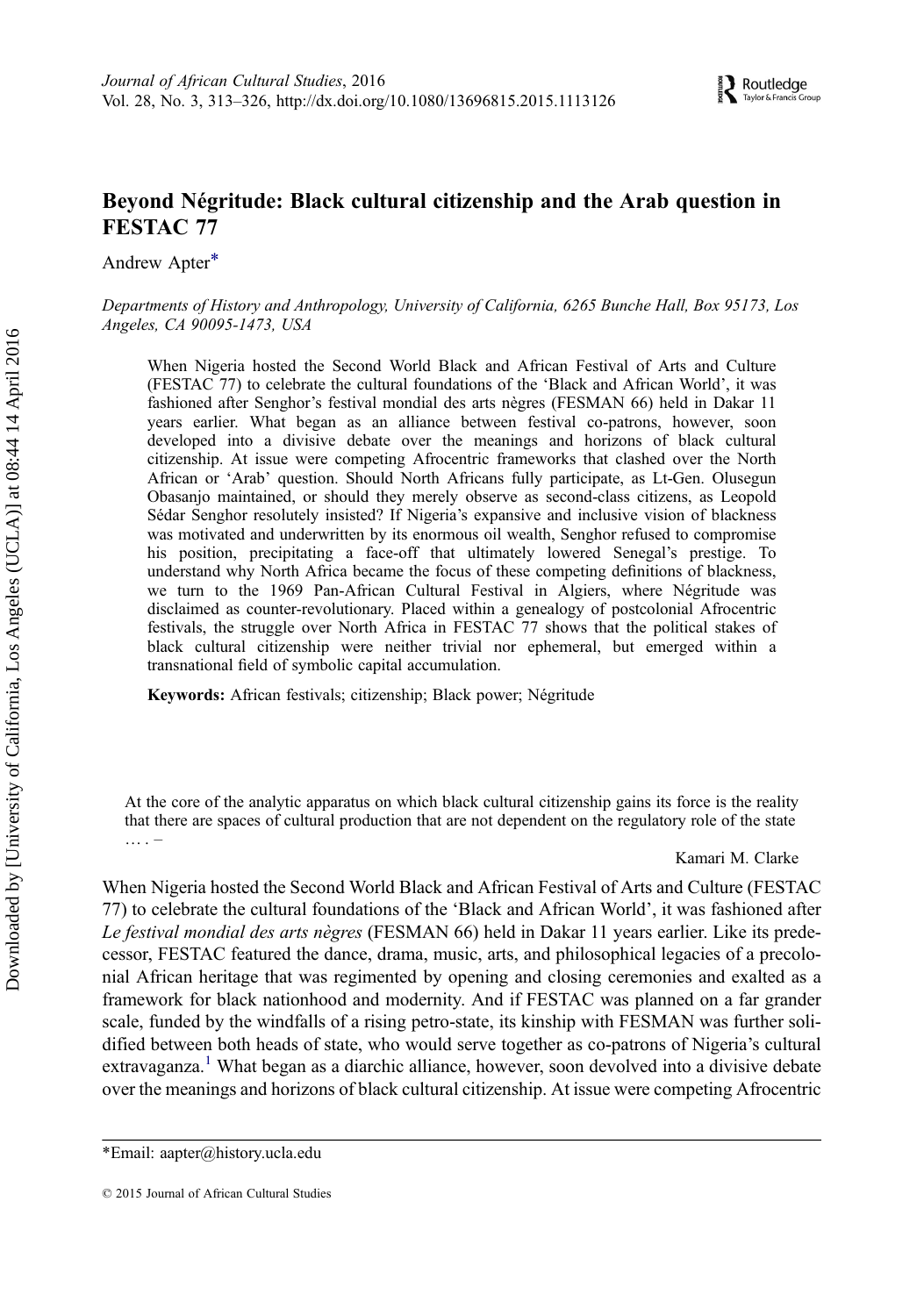<span id="page-2-0"></span>frameworks that clashed over the North African or 'Arab' question. Should North Africans fully participate, as Lt-Gen. Olusegun Obasanjo maintained, or should they merely observe as secondclass citizens, as Leopold Sédar Senghor resolutely insisted? If Nigeria's expansive and inclusive vision of blackness was motivated and underwritten by its enormous oil wealth, Senghor refused to compromise his position, precipitating a face-off that ultimately lowered Senegal's prestige.

To understand why North Africa became the focus of these competing definitions of blackness, I turn to the 1969 Pan-African Cultural Festival in Algiers, where Négritude was disclaimed as counter-revolutionary. Placed within a genealogy of postcolonial Afrocentric festivals, the struggle over North Africa in FESTAC 77 shows that the political stakes of black cultural citizenship were neither trivial nor ephemeral, but emerged within a transnational *festival field* of cultural spectacle, racial politics and symbolic capital accumulation.<sup>[2](#page-10-0)</sup> As we shall see, our focus on postcolonial festivals in Africa as primary objects of study 'in themselves' rather than as secondary reflections of 'external' realities de-centres the state as the locus of citizenship while foregrounding the performative and embodied conditions of its genesis.

#### Le divorce

I first encountered the ideological fracas between Senghor and Obasanjo over 'the Arab question' during my archival research for The Pan-African Nation: Oil and the Spectacle of Culture in Nigeria, a study of the paradoxes of oil-prosperity through FESTAC's mirror of cultural pro-duction (Apter [2005\)](#page-12-0).<sup>[3](#page-10-0)</sup> Interested in how oil-capitalism generated the illusion of development by masking an inverted system of deficit-production, I understood the conflict between both leaders in geopolitical terms, when an oil-rich Nigeria displaced Senegal as West Africa's regional powerhouse by assuming leadership of the Economic Organization of West African States (ECOWAS) and by remodelling the global horizons of blackness.<sup>[4](#page-11-0)</sup> Bolstered by oil and its global commodity flows, if FESTAC was for 'black people', it was also 'for everybody', as proclaimed on the airways by the jùjú musician and superstar King Sunny Adé. As far as Nigeria was concerned, Négritude, like its founding father, was falling out of touch with the changing fortunes and tempos of the times.

Housed in the Centre for Black and African Arts and Civilization (CBAAC) within Nigeria's National Theatre (built specifically for FESTAC), the International Festival Committee (IFC) papers run from the first planning meeting in October 1972 until the concluding session in February 1977, documenting a fascinating trajectory of changing plans and committee debates among FESTAC's zonal representatives. Problems with 'Arab' festival participation first appear in the minutes of the 7th IFC meeting of 29 November–3 December 1975:

At the current meeting of the International Festival Committee, one of the 16 zones, which is the West African Francophone Zone (1) headed by Senegal, has been spear-heading a move to exclude the North African countries from fully participating in the Festival, contrary to the decisions of the International Festival Committee. The Zonal Vice-President, Mr. Alioune Sène, the Senegalese Minister of Culture, has gone as far as to threaten that Senegal will not participate in the festival, if the Colloquium, which is the heart of the Festival, is not restricted to Black countries and communities. This in effect means that Senegal is trying to exclude North Africa from fully participating in the Festival.<sup>[5](#page-11-0)</sup>

Thus, Senegal initiated the opening challenge to the 'Arab countries' of the North Africa Zone, whose presence at the FESTAC Colloquium – on the theme of Black Civilization and Education – it would only authorize as 'non-participating observers' who could listen but not speak, and who would be barred from submitting papers. The Nigerian response was swift and decisive, issued from the then Head of State, Brigadier Murtala Muhammed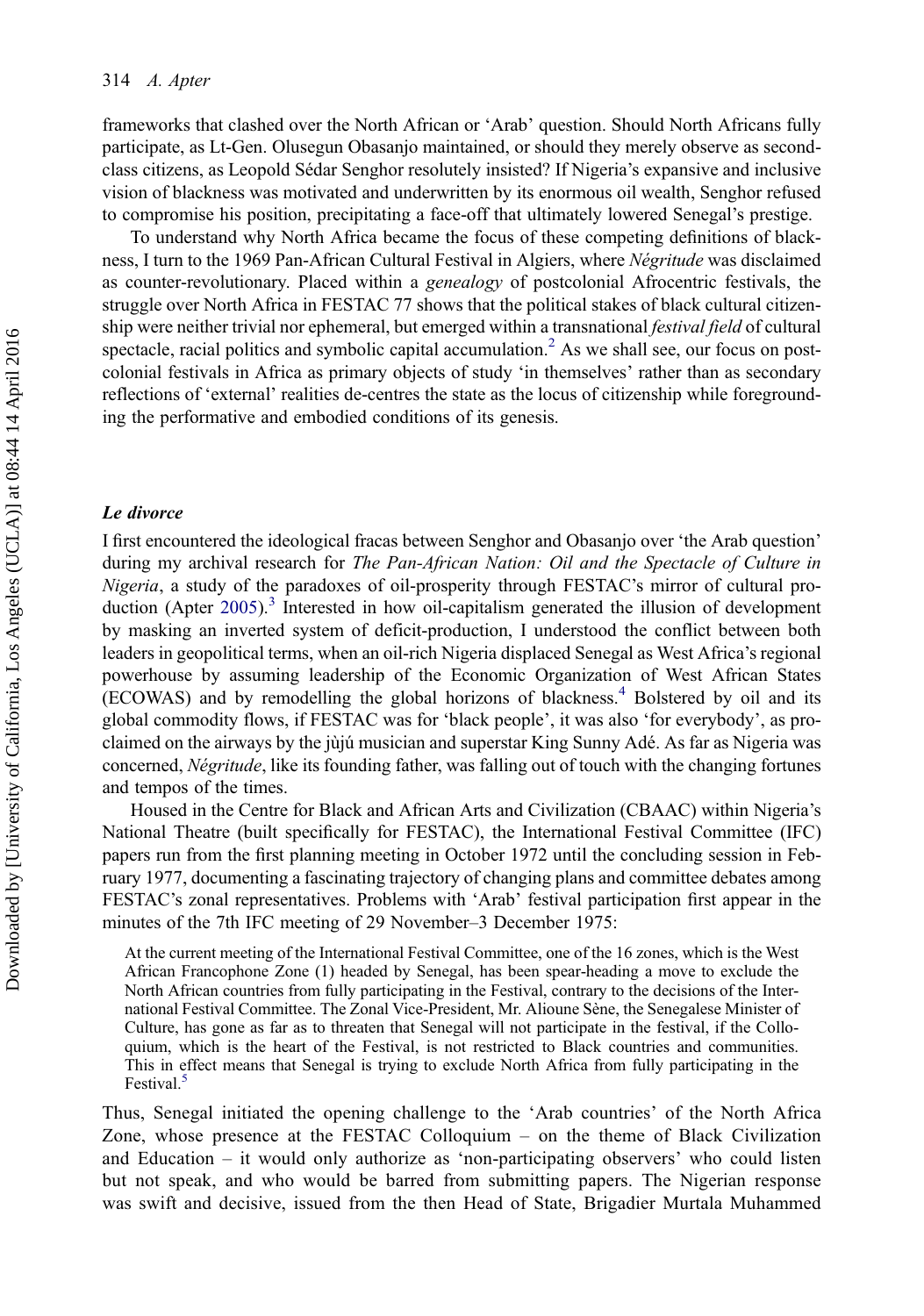<span id="page-3-0"></span>(before his assassination three months later), stating that such discriminatory nonsense would not be tolerated:

While the Federal Military Government would not like any African country or Black community to withdraw from the Festival, it wishes to affirm unequivocally the basis on which it originally accepted to host the festival; that is, full participation by all member states of the Organization of African Unity, Black Governments and Communities Outside Africa and Liberation Movements recognized by the OAU.[6](#page-11-0)

Speaking for the festival at large, and the international community of participating states and communities, Nigeria asserted sovereign authority over an emerging body of black and African zones which both included and cross-cut independent nation states according to membership in FESTAC itself. These included all member states of the Organization of African Unity (OAU); liberation movements such as South West Africa People's Organization (SWAPO) in what is now Namibia, and the African National Congress (ANC) under apartheid South Africa; and those black communities in North America, Europe, and even Papua New Guinea which com-prised 'nations within nations'.<sup>[7](#page-11-0)</sup> Within such expansive black cultural horizons, North Africans would enjoy full citizenship rights.

Indeed, hosted by Nigeria and remapping the African diaspora, FESTAC had the trappings of a Pan-African nation, with its own emblem, flag, stamps, secretariat, and identity cards for registered participants that served as passports for entry into FESTAC Village. Breaking from the strictures of Négritude and its 'Negro-African' sub-Saharan focus, a new definition of black cultural citizenship accompanied a new black world order animated by oil. For participating black communities and liberation movements, black cultural citizenship in FESTAC trumped national citizenship. Senegal's call for limited North African participation was not merely seen as divisive and discriminatory, but as a form of second-class citizenship, ironically reproducing the very form of disenfranchisement that Senghor and his black confrères experienced in interwar Paris (Wilder [2005\)](#page-14-0). Vilifications of Senegal and its doctrinal leadership soon erupted into Nigeria's popular press. Commander O. P. Fingesi, the Nigerian president of the IFC, was widely quoted that 'if the North African countries should be barred from the colloquium on the ground of the colour of their skin, it would amount to racial bigotry in the most nauseating sense'. [8](#page-11-0) Andrew Aba wrote in the Sunday Standard, 'Today I want to hammer down the nail on the lid of the dead orphan called Négritude', adding that its 'masks, rivers, tam-tams, erect breasts, bamboo huts, black Madonnas and swinging buttocks are no use in present-day Africa, if we are to survive the world's technological culture'. [9](#page-11-0) One editorial diatribe against 'the Black Frenchman' exclaimed that 'Négritude is the whiteman's Trojan horse to African culture; Senghor and his French masters should be ignored'.<sup>[10](#page-11-0)</sup> More sober protestations against Senegal's position appealed to North African linguistic and cultural inroads into so much of Sub-Saharan Africa, manifest in Islam, Swahili, the Tuaregs of Mauretania and Mali, the Fulbe/Peul/Fulani societies across the Northern Sahel, and all manner of historico-cultural crossings, inspiring one editorial call for 'our intellectuals [to] take up the challenge posed by the bluffing Senegal'.<sup>[11](#page-11-0)</sup> Senegal had a few allies in its dogmatic stand against non-black participation in the Colloquium, such as Ivory Coast, but support hardly followed along francophone lines. Adding to the developing fault line, Guinean president Sékou Touré promised a counter-boycott 'if Senegal was allowed to have its way'. [12](#page-11-0)

By 27 May 1976, with Olusegun Obasanjo newly installed as Nigeria's Head of State, the crisis reached a breaking point when Senegal announced its withdrawal from FESTAC, invoking the 'cultural' boundaries of blackness in opposing 'Arab' participation in the Colloquium. In the words of Alioune Sène, who as Senegal's Minister of Culture also doubled as vice-president of FESTAC's Francophone Zone, 'Arab culture is different from that of the black community and they would have nothing to offer us in that aspect.<sup>[13](#page-11-0)</sup> Nigeria responded by reaffirming its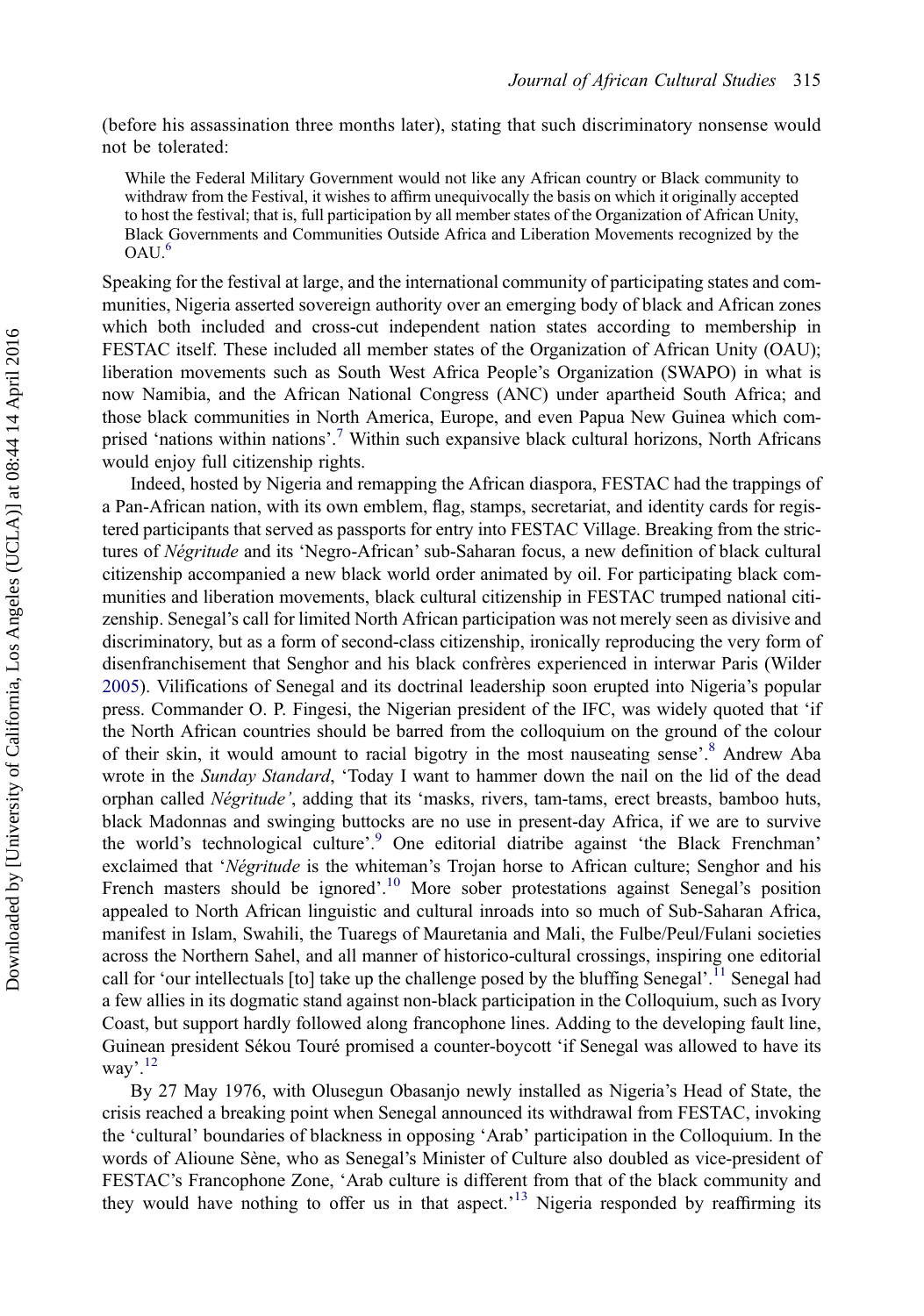<span id="page-4-0"></span>commitment to full participation for all OAU member states, and retaliated by removing Alioune Diop from his position as Secretary General of the IFC, stating conflicts of interest that shed further light on the lineaments of black cultural citizenship. Addressing the ninth official meeting of the IFC, Commander O. P. Fingesi explained:

The Secretary-General, in the person of Alioune Diop, had to be relieved of his duties following the confirmation that the Senegalese Government had taken the definitive decision to boycott the Festival … That decision of the Senegalese Government … did consequently compromise the position of Dr. Alioune Diop, who is a Senegalese citizen, as well as the Secretary General of the International Festival Committee. It must be emphasized that the move to relieve Dr. Alioune Diop of his responsibility as the Secretary General of the IFC was in no way a direct personal affront to him. It was a decision that had to be made purely on issues of principles as well as pragmatic realities.<sup>[14](#page-11-0)</sup> (my emphasis)

What stands out in this measured proclamation is how Diop's Senegalese citizenship became a political liability for the greater good of FESTAC's sovereignty, necessitating his removal by virtue of a higher authority that controlled access to an emerging Pan-African nation.<sup>[15](#page-11-0)</sup> For Diop, FESTAC's black cultural citizenship trumped Senegalese citizenship and the political community to which it was wedded. Diop was replaced by Cameroon's more compliant Ambroise Mbia as the new IFC Secretary General, after the entire Colloquium committee was reorganized to gain further control over its francophone members.<sup>[16](#page-11-0)</sup>

By 26 August 1976, a peace between Nigeria and Senegal was brokered, and Senegal rejoined FESTAC, albeit with diminished responsibilities and wounded pride as Senghor's co-patronage was permanently rescinded. Wole Soyinka played an important role in establishing a 'compromis dynamique' between what the press described as Senegal's philosophical principles and FESTAC's political and practical imperatives, heralding the rapprochement as a victory in African diplomacy 'in keeping with the true spirit of African brotherhood and unity'.<sup>[17](#page-11-0)</sup> Even if it was too late to reinstate Alioune Diop as Secretary-General of the IFC because his successor had already been installed, Senegal re-entered the comity of black nations with its FESTAC citizenship fully restored. But the question remains, why all the *Sturm und Drang*? Why did Senegal put so much on the line when it marginalized North Africans and waged its boycott? What was at stake over 'Arab' participation in the Colloquium, and why was Senegal so adamant in its racialist refusals? It was Dr. Garba Ashiwaju, Chairman of FESTAC's National Participation Committee, who identified the root cause of Senghor's animus in the First Pan-African Cultural Festival hosted by Algiers from 21 July to 1 August 1969.<sup>[18](#page-11-0)</sup> The festival is worth revisiting not only for the Fanonian model of revolutionary culture which it promoted (Fanon [1965](#page-13-0)), contrasting with Négritude's cultural conservatism, but also for the more militant contours of black cultural citizenship that it brought into focus.

#### The battle of Algiers

When the OAU hosted the First Pan-African Cultural Festival from 21 July to 1 August 1969, liberation movements in Angola, Mozambique and Rhodesia were in full swing, while the SWAPO-led Namibia was still occupied by South Africa, representing struggles for national self-determination further fuelled by the Cold War superpowers vying for influence throughout the continent. A related shift in African socialist paradigms was also occurring  $-$  in many ways articulated by the Algiers festival itself – whereby the first wave of populist socialism of the late 1950s and 1960s, modelled on the socialist communalism of 'traditional' Africa societies, was followed by a second wave of more militant regimes that would seize control in the 1970s, embracing scientific socialism with its Vanguard Party while renouncing the false consciousness of traditional culture (Apter [2008\)](#page-12-0). It is hardly surprising that a more revolutionary definition of African culture was on the Algiers agenda, with its Symposium theme addressing 'The Role of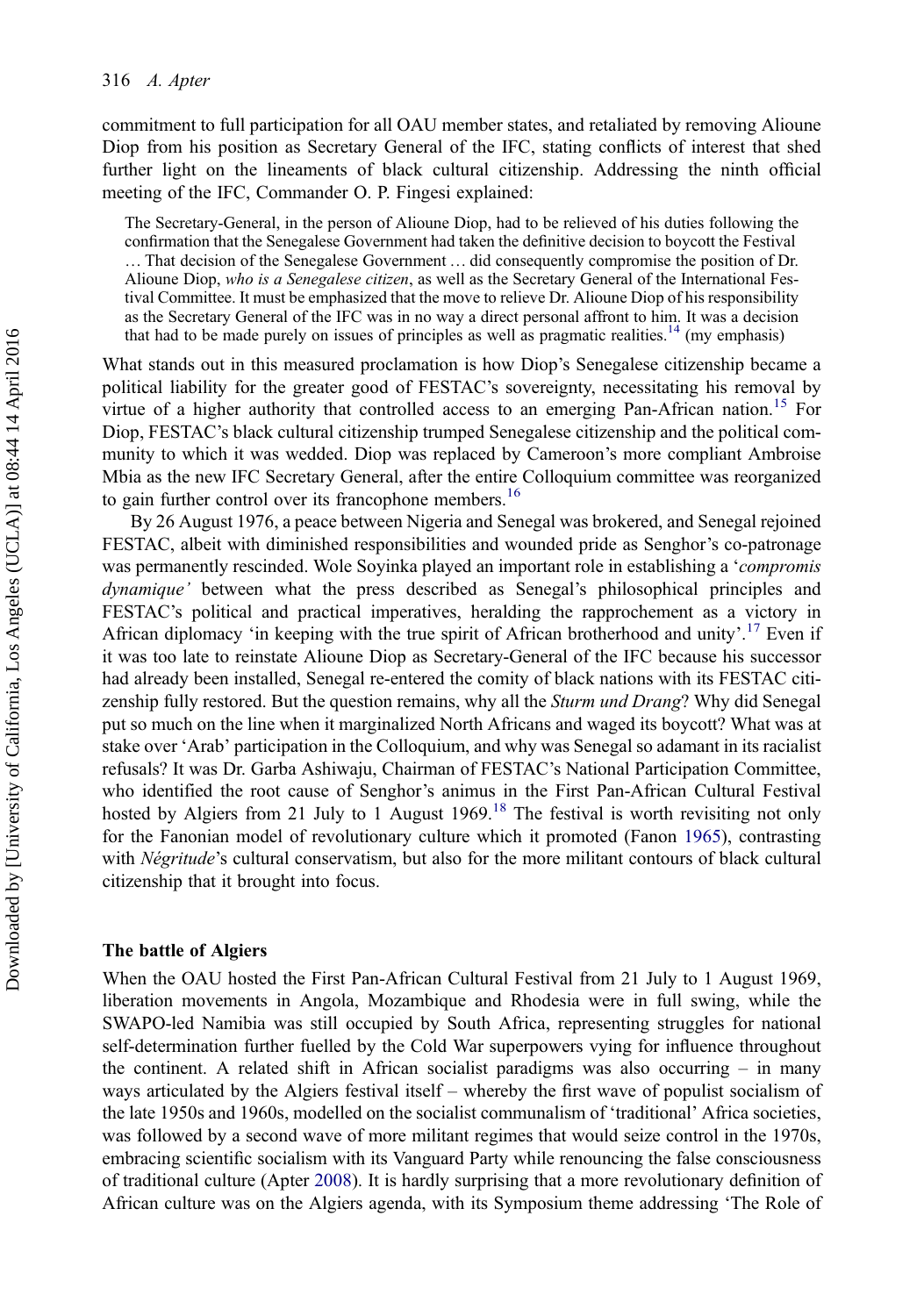<span id="page-5-0"></span>African Culture in the Struggle of Liberation and African Unity'.<sup>[19](#page-11-0)</sup> Nor is it surprising that it was in this venue – evoking the Algerian revolution and the critical spirit of Franz Fanon – that Senghor's philosophy of Négritude was so vociferously denounced.

Tensions within the Symposium began with the discursive restrictions that insulated official representatives from popular critique. Presentations during the plenary sessions were limited to the heads of national delegations, none of whom 'could be answered from the floor' (Lindfors [1970,](#page-13-0) 5). During the break-up sessions on substantive themes, journalists and 'uninvited foreign observers' were kept out of the conference rooms, sequestering dissenting views from public dissemination. It was under such conditions of 'systematically distorted communication', appropriate for the monopoly of a vanguard party line, that the assault against *Négritude* gained declamatory momentum.<sup>[20](#page-11-0)</sup> Guinea opened the charge at the first plenary session with a 40-minute recorded message by Sékou Touré, stating that 'there is no black culture, white culture, yellow culture ... *Négritude* is thus a false concept, an irrational weapon encouraging the irrationality of based on racial discrimination, arbitrarily exercised upon the peoples of Africa, Asia, and upon men of colour in America and Europe', a theme amplified by Mamadi Keita, the head of the Guinean delegation:

Holy Négritude, be it Arab-Berber or Ethiopian-Bantu is an ideology auxiliary to the general imperialist ideology. The Master transforms his slave into a Negro whom he defines as being without reason, subhuman, and the embittered slave then protests: As you are Reason, I am Emotion and I take this upon myself … The Master assumes his preeminence, and the Slave his servitude, but the latter claims his right to weep, a right that the Master grants him ... One easily understands why the imperialist propaganda system goes to such trouble to spread the comforting concept of Négritude. Négritude is actually a good mystifying anaesthetic for Negroes who have been whipped too long and too severely to a point where they lost all reason and become purely emotional. (Lindfors [1970,](#page-13-0) 5)

Négritude has long been criticized for reproducing the formal oppositions of colonial discourse if revaluing their meanings to celebrate African cultural agency, but the progressive dimensions of the movement and its contributions to black nationalist politics were given short shrift if acknowl-edged at all.<sup>[21](#page-11-0)</sup> Henri Lopès of Congo-Brazzaville decried 'the pigmentary belt' imposed by Négritude across the African continent, while Paul Zanga of what was then Congo-Kinshasa found the doctrine 'out of date as an historic movement', recognizing its former importance and 'the need to transcend it' (Lindfors [1970](#page-13-0), 6). Wabu Baker Osman of Sudan joined the fray, voicing his criticism in Arabic of a racial philosophy that could only 'serve the interests of the colonialists who have worked for two centuries to characterize people of different continents according to racial criteria' (Lindfors [1970,](#page-13-0) 6). But Dahomey's Stanislas Adotevi delivered the final of coup de grâce in his concluding remarks of the final plenary session. Denouncing Négritude as a reactionary 'mysticism' that impeded the progress of African development, Adotevi identified a fundamental flaw in its recuperative approach to African socialism, one that looked back to a traditional past rather than forward towards the African revolution: 'Négritude, by pretending that socialism already existed in traditional communities and that it would be sufficient to follow African traditions to arrive at an authentic socialism, deliberately camouflaged the truth and thus became ripe for destruction' (Lindfors [1970](#page-13-0), 6). Thus, Adotevi's attack went beyond the 'spirit' of Négritude to negate the central proposition of its socialist humanism.<sup>[22](#page-11-0)</sup>

Needless to say, the battle over *Négritude* was not just one of words, but of spaces from which to speak. Responding to Adotevi, Senegal's Minister of Culture, Youth and Sport, Amadou Mahtar M'Bow attempted to defend *Négritude* in more nuanced and dialectical terms – re-emphasizing the 'symbiosis' and shared cultural base between 'Arabo-berbèrs et Négro-africaines' while quoting Lenin on the necessity of recognizing cultural specificity in the USSR – but the damage was done.<sup>[23](#page-11-0)</sup> Lindfors ([1970,](#page-13-0) 6-7) reported that other Senegalese delegates such as Alassane N'Daw and Lamine Niang contributed papers quoting liberally from Senghor, which were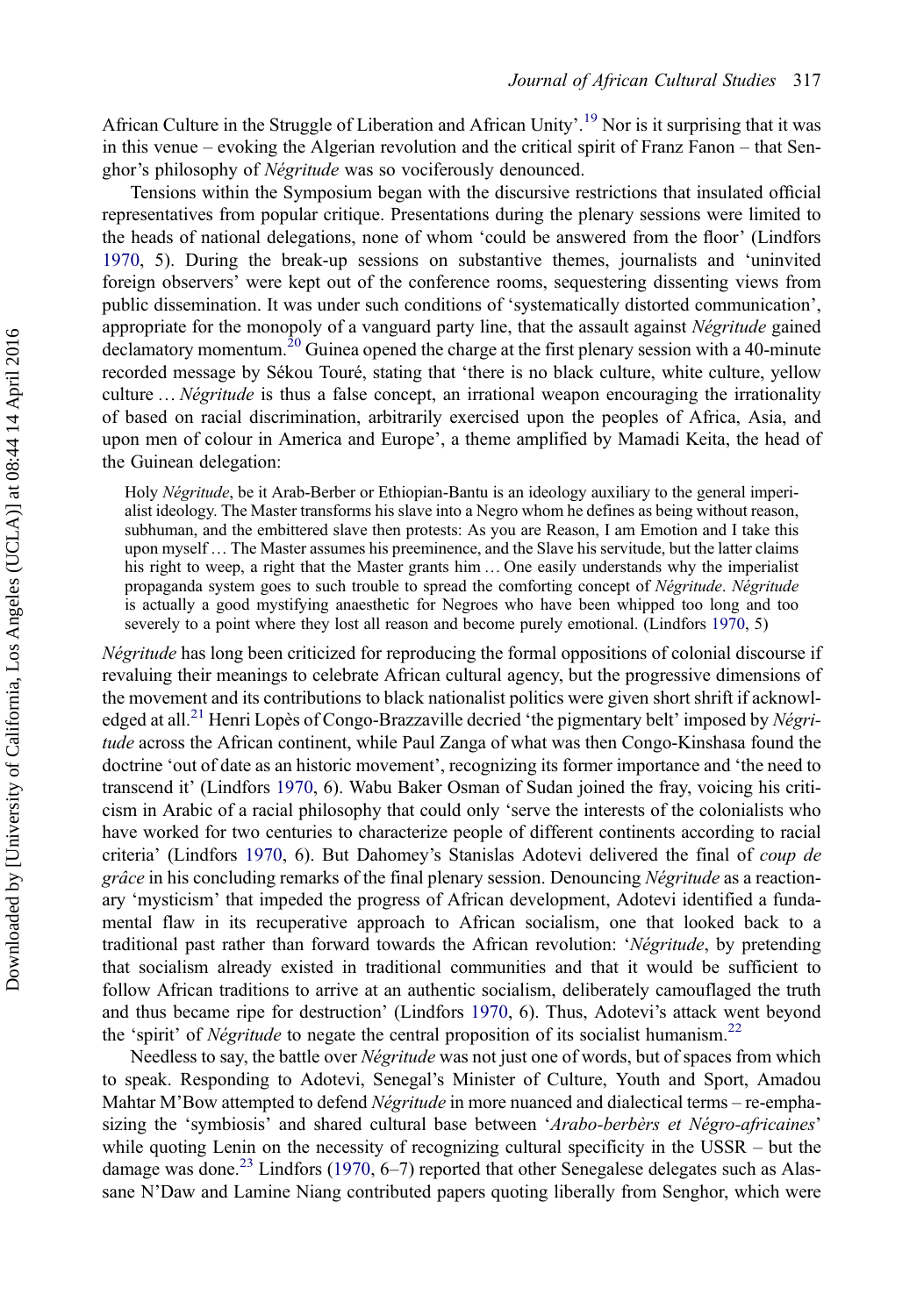<span id="page-6-0"></span>distributed but not read. In effect, the discursive deck was stacked from the start. The *négritudistes* were largely excluded from the discussion, present more as observers than full-fledged partici-pants.<sup>[24](#page-11-0)</sup> Placed in the broader festival contexts of FESMAN 66 and Algiers 1969, Senghor's opposition to 'Arabs' in the FESTAC Colloquium was retaliatory, giving the North Africans a taste of their own medicine while restoring his doctrine to the Pan-African stage.<sup>[25](#page-11-0)</sup>

It would be a mistake, however, to reduce 'the Arab Question' to a bruised ego and vindictive personality. Such motivating factors may help explain why Senghor put his reputation on the line at FESTAC 77, but do little to illuminate the contours and characteristics of a transnational form of black cultural citizenship that was emerging not only within these festivals, but also between them, over space and time. One characteristic clearly apparent in the doctrinal debates over Négritude's purview, as they contested the limits of the 'Negro-African' world, highlights an important semantic slippage between race and culture in which the diagnostics of phenotype were never fully eliminated. Both the critics in Algiers and in Nigeria's FESTAC assailed the race-based exclusions of Négritude's blackness, declaimed (as we have seen above) as 'a pigmentary belt', a colonialist delusion, and after Senghor's attempted ban of North Africans from the FESTAC Colloquium, 'racial bigotry in the most nauseating sense'. To be fair, Senghor's doctrine is far more complex and humanistic than such dismissive attacks suggest, emplotting a dialectical movement of opposition and synthesis that sought nothing less than the 'civilization of the universal' in its politico-philosophical telos (Senghor [1971\)](#page-13-0). And yet, it was precisely such 'racisme antiraciste', so termed by Jean-Paul Sartre ([1948,](#page-13-0) xiv) in his preface to Senghor's edited Anthologie de la nouvelle poésie nègre et malgache, glossing a self-negating racism destined to achieve its own transcendence, that nonetheless persists and lingers despite the most adamant culturalist disavowals, a theme rigorously pursued by Gilroy [\(2000](#page-13-0)) and reworked more recently by Mbembe [\(2013](#page-13-0)).<sup>[26](#page-12-0)</sup> The lurking racial essentialism within Négritude's blackness, and its associated forms of black cultural citizenship, can be philosophically negated, officially rejected, but never fully eliminated or transcended because it persists, not as a relic of racism, but as the historical condition of its possibility. Such finer distinctions, however, fell on deaf ears at the more militant Algiers festival, which forged a high-profile alliance with the Black Panther Party and a cultural politics of what Meghelli has called 'transnational solidarity' ([2009\)](#page-13-0).

#### 'All power to the people'

Not that Algiers subordinated cultural spectacle to realpolitik. Cultural affinities uniting Africans and their overseas descendants were celebrated and elevated in dance, music and drama, as when jazz legend Archie Shepp invited some Tuareg musicians to jam during one his sets, providing 'living proof' for poet Ted Joans 'of jazz still being an African music', while reaffirming Miriam Makeba's pronouncement that 'We are all Africans, some are scattered around the world living in different environments, but we all remain black inside.<sup>[27](#page-12-0)</sup> But black culture in Algiers was forward-looking and revolutionary, unified and motivated by the shared struggle against Euro-American racism and imperialism – bringing French colonialism and American segregation (with its associated prison-industrial complex) within the same oppositional battlefield.<sup>28</sup> And it was here, within the festival's transnational community that a distinctive form of black citizenship emerged, based not only *contra* hegemonic racial orders, but also 'positively', on inclusive rights of political recognition that took precedence over the sovereign authority of western nation-states. In this context, the presence of the Panthers in Algiers posed more than an embarrassment for the US government, but ramped up their struggle to international proportions. The Algerians built a new, two-story Afro-American Information Center which was lavishly stocked with Black Panther pamphlets and posters, where the invited Panther delegation held court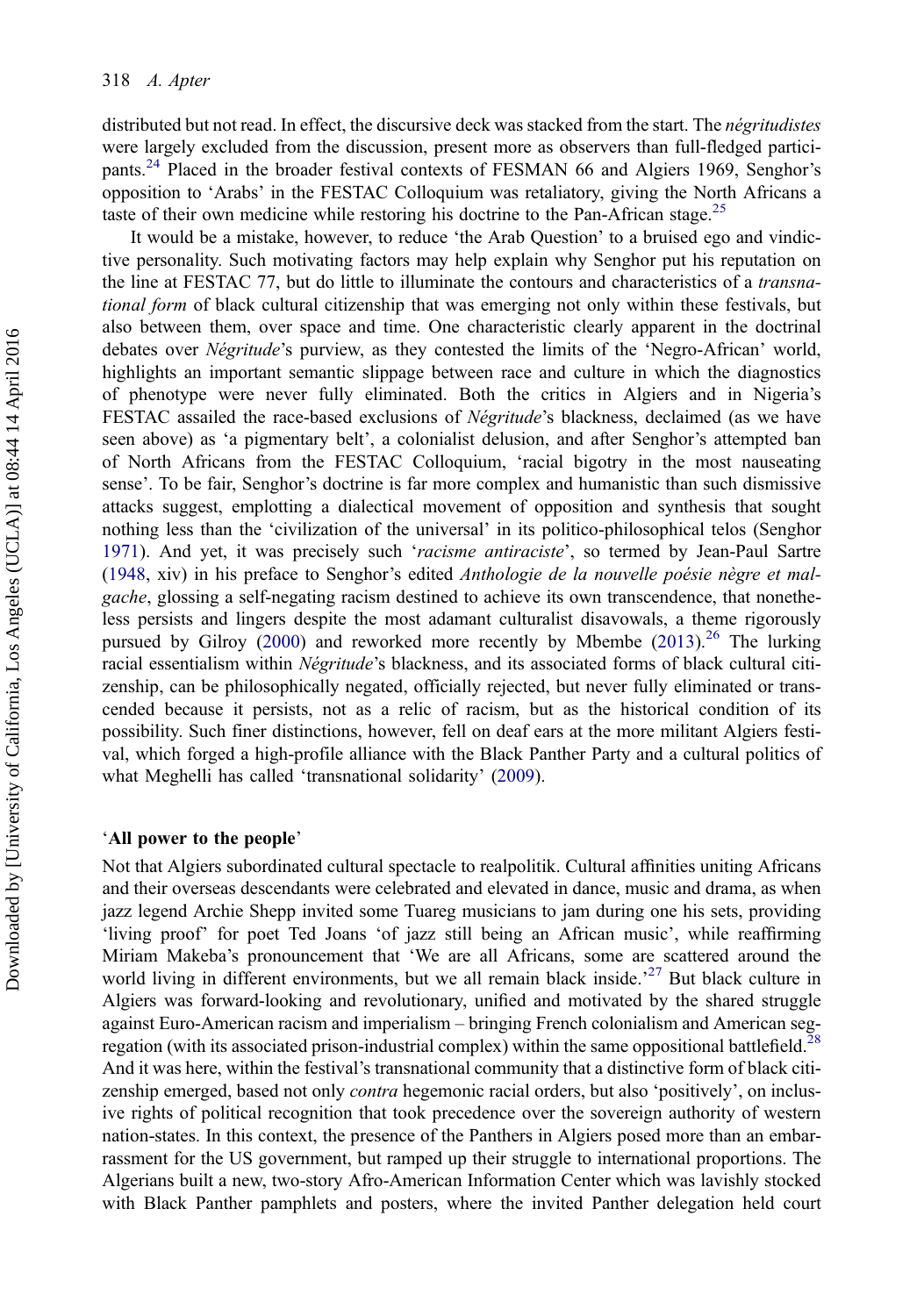

Figure 1. Afro-American Information Center, Algiers, 1969. Source: Robert Woods.

(Figure 1). These included none other than Information Minister Eldridge Cleaver, arriving after eight months of exile from the United States via Cuba, together with his wife Kathleen Cleaver,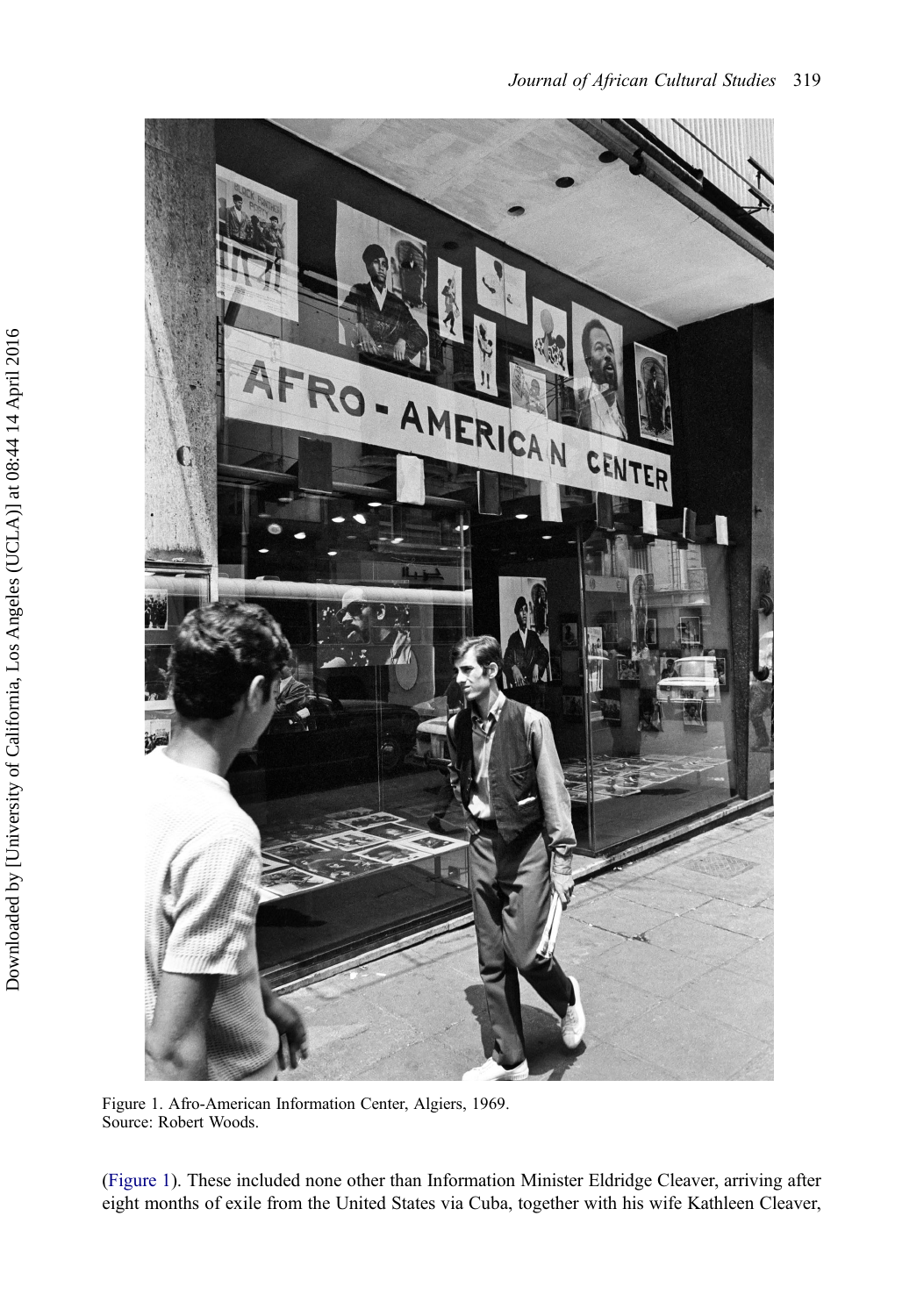who was the party's Communications and Press Secretary; Emory Douglas, who served as Cultural Minister; and the party's Chief of Staff, David Hilliard.

Articles in the party's newspaper, *The Black Panther*, illuminate the multiple meanings and dimensions of black citizenship as it intersected with conflicts in the United States, the Middle East, and with liberation struggles throughout Africa.<sup>29</sup> Eldridge Cleaver was initially welcomed in Algiers by supportive crowds shouting 'Power to the People' and 'Al Fatah will win', explicitly identifying the black struggle in America with the plight of Palestinians after the Six Day War of 1967, together with Yasar Arafat's Palestine National Liberation Front, the insurgent wing of the PLO. Standing next to an unnamed Al Fatah official, Cleaver proclaimed that although 'we recognize that the Jewish people have suffered', nonetheless 'the United States uses the Zionist regime that usurped the land of the Palestinian people as a puppet and pawn'.<sup>[30](#page-12-0)</sup> The Panthers' solidarity with Palestinian refugees expressed a shared experience of discrimination and disenfranchisement, a denial of full citizenship within the United States and Israel that brought both struggles together. Indeed, *The Black Panther* featured full articles on Al Fatah and its calls for armed resistance and radical change, honouring heroes of the revolution like Ribhi Mohammad and William Najib Nassar, who made the ultimate sacrifice. But if Cleaver's solidarity with liberation movements in Africa and the Middle East resonated with the radicalizing directives of the OAU, it was the latter's recognition of the Black Panther Party as the revolutionary vanguard in the United States which empowered Cleaver and his comrades.

In a press conference called by Panther Chairman, Bobby Seale, and Chief of Staff, David Hilliard, who had recently returned from Algiers, the take away from the festival was all about Eldridge. When asked about the festival, Hilliard replied:

The only report that I have to bring back to Black people in particular and to the American people in general is Eldridge's wish to return to America … Eldridge has stated that he would return today, if he could have his day in court. So that I am here, along with Bobby and the Black Panther Party nationally to create some machinery in order to bring Eldridge back to America, because this is where he prefers to struggle.<sup>[31](#page-12-0)</sup>

Emerging out of a flurry of questions as to whether they were working on a deal ('No'), whether Eldridge trusted the courts, and when in fact he might be expected to return, were the Panthers' concerns with due process and citizenship. On the question of Cleaver's imminent return, Hilliard explained:

Well, that's dependent upon the actions of the mayor of San Francisco in offering Eldridge protection, as he would any other citizen, and also the actions and attitudes of the governor of California, – if they're willing to cooperate in terms of letting Eldridge return and have his regular appearances in court, then he'll return today.<sup>[32](#page-12-0)</sup>

Needless to say, Cleaver would be expelled from the Party in 1971, and would not return to the United States until 1975, where he did serve an eight-month prison sentence. But the Algiers festival revealed the vulnerabilities of his citizenship, both at home and abroad, bringing significant political calculations into play. The Party framed the need for adequate city and state protection as the right of any ordinary citizen, not only for an exiled fugitive of justice who found temporary asylum in Cuba, but for all black people who were taking up arms to protect themselves against the police, or 'fascist pigs'. Moreover, Eldridge's tenuous citizenship at home – where his assets were seized as a 'designated national' of Cuba – was balanced against different ambiguities in Algeria. When asked if Eldridge would remain in Algeria, Hilliard replied:

That's not clear, you know. I don't know how permanent it is. We were only offered that center in Algeria and that we were invited there only for the cultural festival and when that's ended, I don't know what's going to happen. I'm not sure.<sup>[33](#page-12-0)</sup>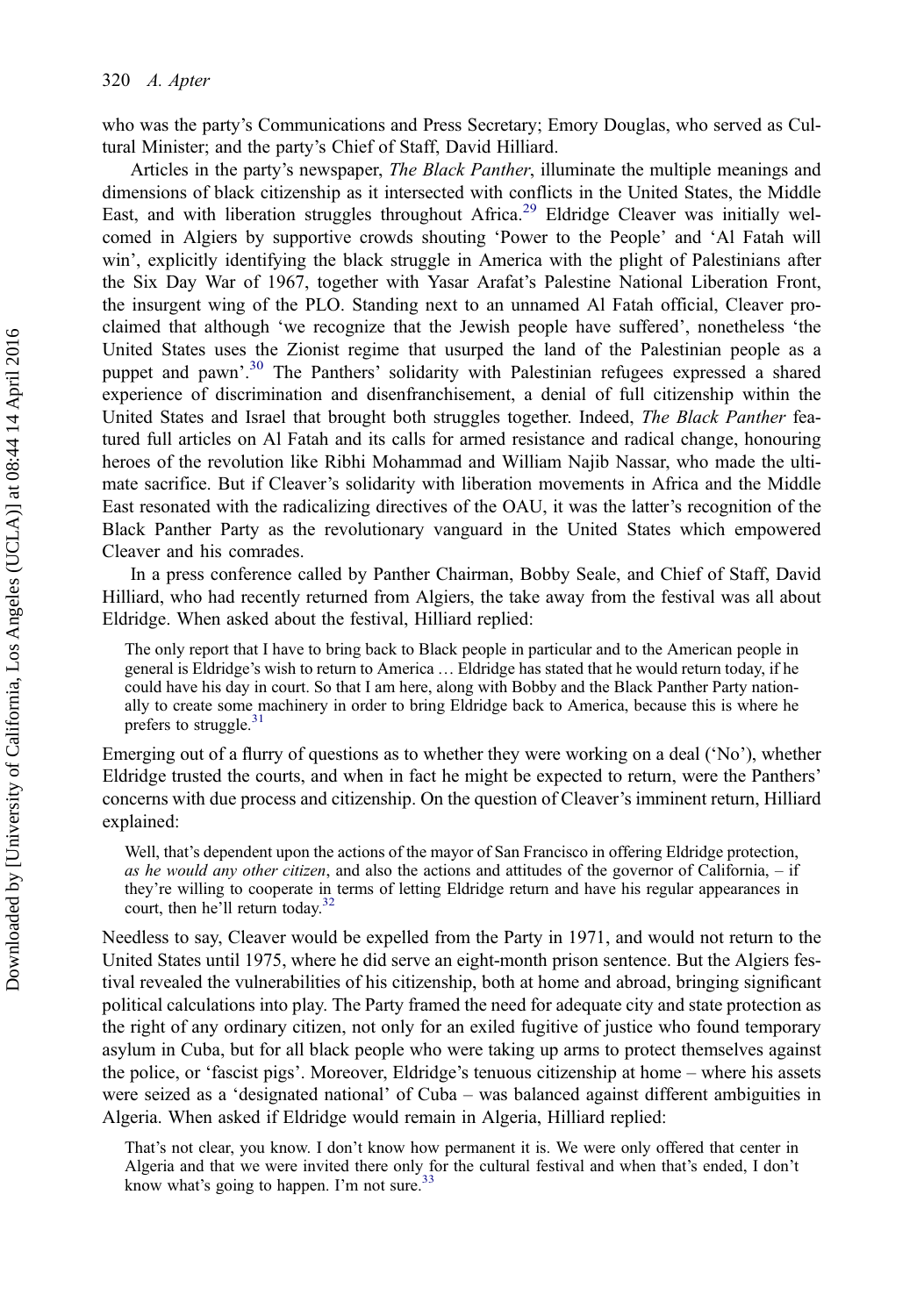Hilliard's uncertainty reflects the ephemeral character of Cleaver's cultural citizenship in Algeria, circumscribed in space and time by the parameters of the festival itself. The Panther's did not know if Cleaver would be allowed to remain in the country after the celebration ended and the guests went home. If Cleaver's citizenship was activated throughout the festival, would his political welcome extend post festum?[34](#page-12-0)

The question is bigger than Cleaver himself because it addresses the shifting and permeable boundaries between ideology, rhetoric, and realpolitik. If, as I have argued, black cultural citizenship was a significant political status worth fighting over in the festivals of Dakar, Algiers, and Lagos, then how did it resonate beyond the festivals themselves, with broader struggles for liberation and recognition? To address this concluding question, we reframe conventional distinctions between transnational festivals and nation states, between the performance and institutionalization of what is called citizenship.

# Conclusion

We have seen how Senghor's humiliation in Algiers struck a serious blow, not to be easily forgiven in FESTAC 77, even if it was French West and Central Africans rather than North Africans as such who had voiced the most vicious criticisms of Négritude. But beyond the politics of Afrocentric principles and doctrines are the forms and modalities of black cultural citizenship which these discourses of Africanity framed, generated and promoted. Returning to 'le divorce' between Senghor and Obasanjo, how are we to understand the meaning of black and African citizenship in the context of FESTAC 77, and the problematic status of North African ('Arab') participation?

First, we have located FESTAC's black citizenship within the Pan-African nation that Nigeria produced from 15 January to 12 February 1977; replete with its secretariat, employees, security forces, FESTAC village, food distribution system, transportation system, identity cards, and sovereign territories based in Lagos and Kaduna, represented by the FESTAC logo and flag. Hosted, administered and financed by Nigeria, FESTAC's 'Black and African World' was national in form, imperial in scope, and self-actualizing in its capacity to become a transnational sovereign entity. Clearly for Senghor, the North African delegation at FESTAC was at best entitled to a form of second-class citizenship, as observers but not participants in the FESTAC Colloquium. Had Senghor succeeded, they would have been barred from negotiating the ideological horizons of the Black and African World. That Senghor failed, and suffered a loss of both personal and national prestige, proves that within the context of FESTAC itself, black cultural citizenship was a highly valued form of political capital – not a secondary representation of national citizenship but a recognized form of entitlement sui generis. Indeed, it was within FESTAC's political community that Senegalese citizenship became a political liability for Alioune Diop, who was relieved of his post as Secretary General of the IFC.

Second, we have located FESTAC 77 within a genealogy of Afrocentric festivals that developed institutional frameworks and networks of participation over time, even as these shifted, conjoined and sometimes split apart. Senghor's initial status as FESTAC co-patron derived from his inaugural role in hosting the Dakar *Festival mondial des arts nègres* in 1966, establishing something of a blueprint for postcolonial celebrations to follow, although hotly contested by the 1969 Pan-African Festival in Algiers and its more revolutionary model of national culture. It is highly significant that Senghor's campaign against the North Africans in FESTAC revisited the attacks against Négritude in Algiers, and therefore only makes sense in relation to prior festival colloquia and participatory frameworks. In this sense, the cultural battle of Algiers carried over to the Senegalese fracas in Lagos, revealing how FESTAC's black cultural citizenship was partially embedded in prior festivals.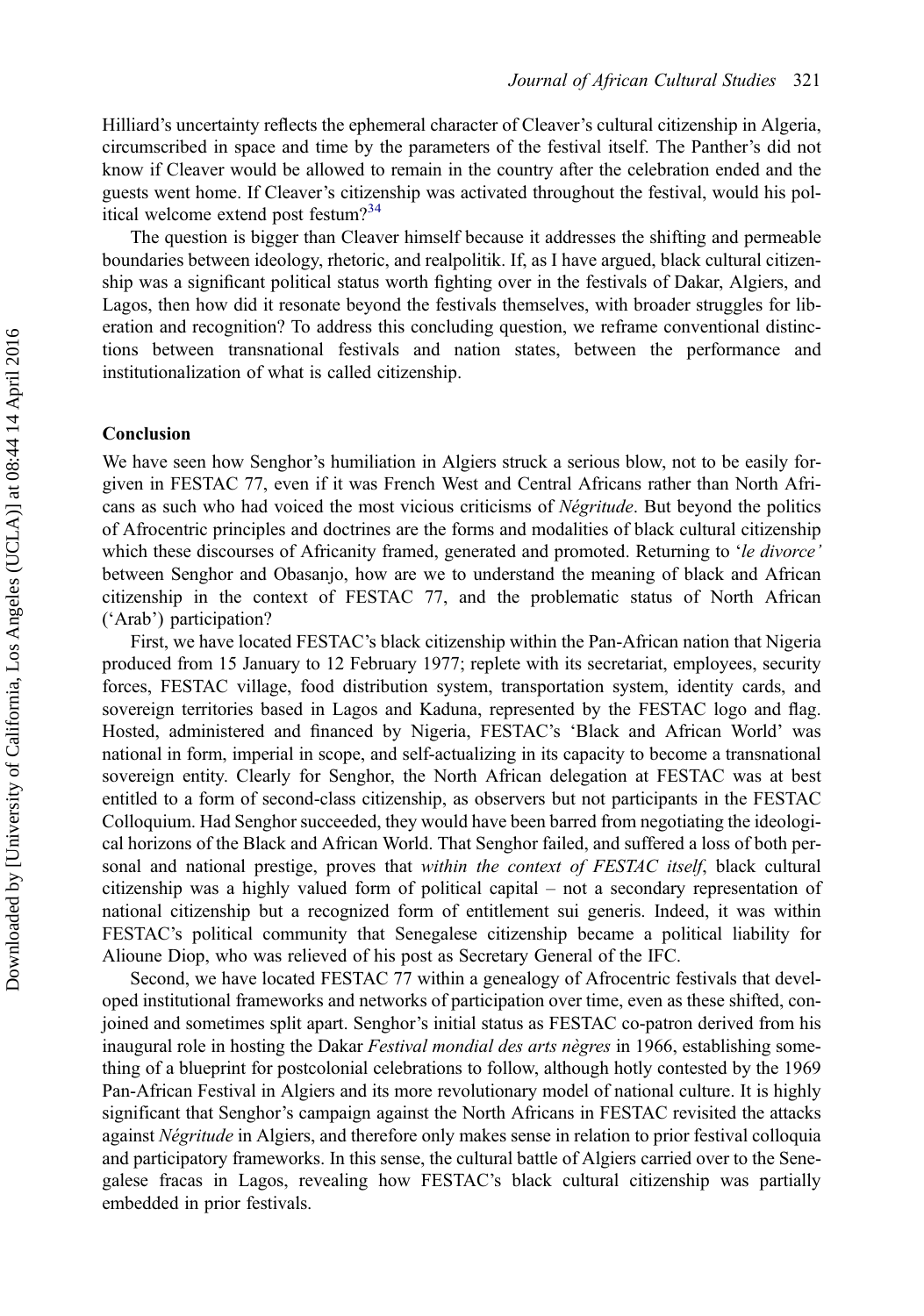<span id="page-10-0"></span>Third, we have related the citizenship of festivals to its cognate forms within the states, communities and liberation movements of its participants. By recognizing black cultural citizens within non-black states like the United States, Canada, and Apartheid South Africa, without recognizing the states themselves, FESTAC constituted a de facto black empire that cut across the global colonial and neo-colonial order. This aspect of what Holston ([2008\)](#page-13-0) calls 'insurgent citizenship' – establishing transnational solidarity between the racially disenfranchised and dispossessed – was epitomized by the prominence of the Black Panthers in Algiers, whose militant fight against white power at home resonated with the Palestinian struggle, the liberation movements in Africa, and a new wave of revolutionary socialist regimes embraced by the OAU. For Eldridge Cleaver, living in exile, black cultural citizenship was eminently personal, a matter of freedom and incarceration if not life and death. Granted 'festival' citizenship and sanctuary in Algiers, where his longer term prospects remained uncertain, we saw how his negotiations to return to America focused on the concrete protections of full citizenship at home.

Finally, the manifold dimensions of black cultural citizenship exposed by 'le divorce' and 'the battle of Algiers' reveal complex pathways and fluid boundaries between the politics of festivals and nation states.<sup>[35](#page-12-0)</sup> Conventional approaches to world's fairs and cultural festivals cast them as dramatic forms of colonial and postcolonial theatre, representing 'real' countries, cultures and political projects in 'secondary' symbolic performances and displays. From this perspective, delegations represent actual states and communities in symbolic terms, as simulations or artistic expressions of the larger world beyond. The lessons of FESTAC suggest an alternative approach which destabilizes the ontological distinction between real world and staged representation, according what Bennett [\(1996](#page-12-0)) calls the 'exhibitionary complex' a primary status in structuring political entities and projects. If from the first perspective, cultural citizenship within a black world's fair is a secondary representation of 'real' national citizenship, from the second perspective, treating the festival as a socio-political entity sui generis, its endogenous forms of citizenship and recognition are real unto themselves. Black cultural citizenship within Afrocentric festivals is not a simulacrum of an external reality, but occupies a place within that reality – not only of recognized rights and duties, but also of violence and utopian possibilities. If such an approach seems far-fetched and counter-intuitive, perhaps we should return to the French Revolution, and – as Mona Ozouf [\(1988](#page-13-0)) has so brilliantly revealed – the birth of modern European citizenship through its choreographed festivals.

## Disclosure statement

No potential conflict of interest was reported by the author.

### **Notes**

- 1. Recent innovative work on FESMAN includes McMahon [\(2014](#page-13-0)) and Wofford ([2009\)](#page-14-0).
- 2. These interconnected dimensions of festivals as linked transnational communities of cultural production overlap with similar frameworks in film studies such as 'a parliament of national cinemas' discussed by Elsaesser ([2005,](#page-13-0) 88.). See also Dovey [\(2015](#page-13-0)) for the dynamic networks and global communities of African film festivals on the continent and beyond, including the influences of the Dakar and Algiers festivals on FESPACO, the international film festival in Ouagadougou, Burkina Faso. The status of film at the Dakar, Algiers and Lagos festivals raises important issues I have been unable to pursue – particularly in Algiers, where a distinctive style of 'Third' and 'Third World' cinema achieved its 'combative phase' (Gabriel [1982\)](#page-13-0) in the service of socialist revolution. For a discussion of film in the local press during the Algiers festival, see 'Le cinema africain sur le chemin de sa liberté.' El Moudjahid, July 21, p. 5.
- 3. Developed as a case study of FESTAC 77, I document the production of black cultural tradition in a variety of festival events and displays to illuminate two related historical trajectories; the nationalization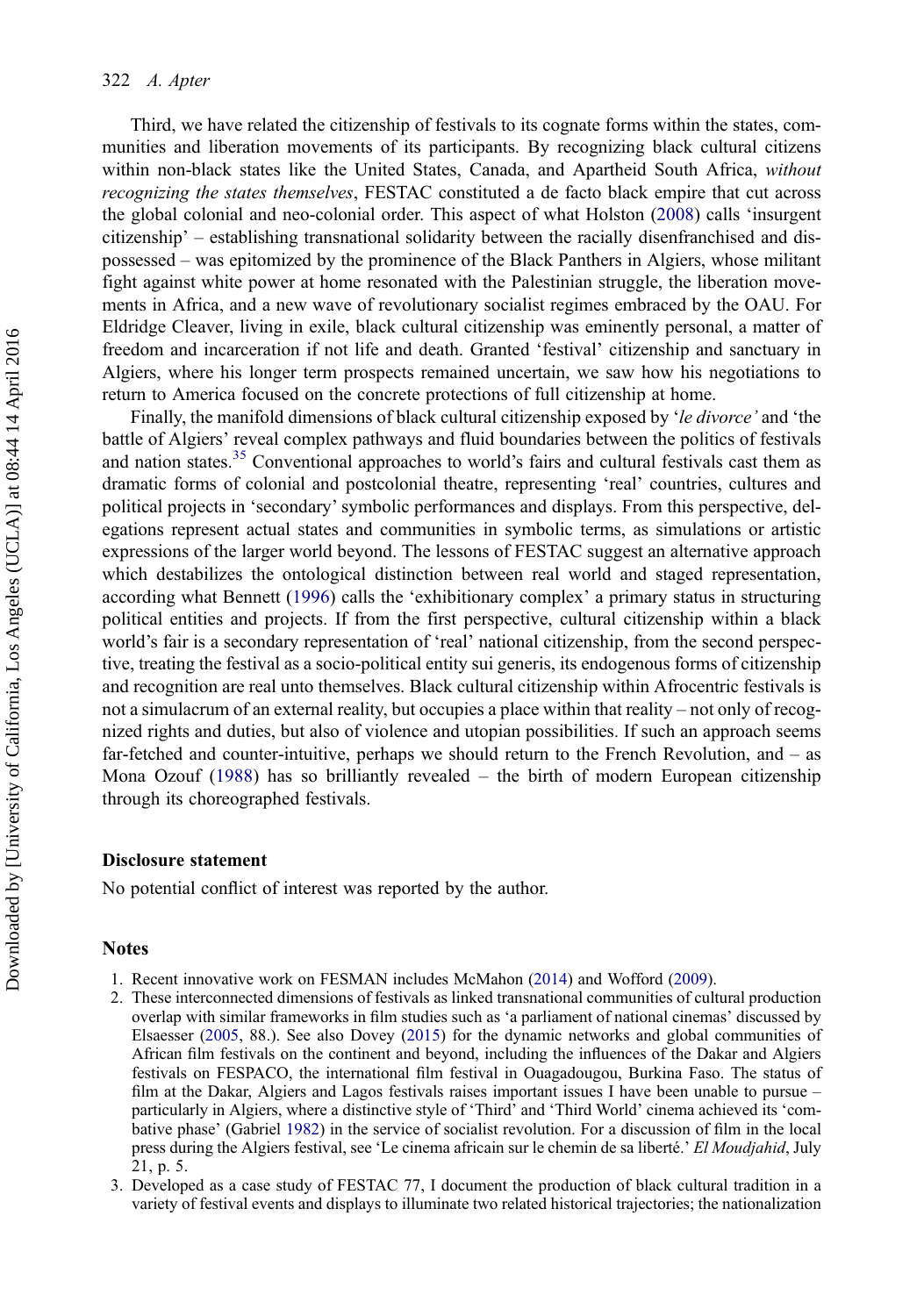<span id="page-11-0"></span>of colonial culture under the sign of precolonial tradition, and the commodification of cultural value by the oil boom of the 1970s. Both trajectories, and their concomitant forms of erasure, highlight the symbolic foundations of an oil economy – and its mystifying forms of commodity fetishism – that masked deficit production beneath the illusory signs of development and prosperity.

- 4. Comparative approaches to 'global blackness' include Thomas [\(2004](#page-13-0)), Clarke and Thomas ([2006\)](#page-12-0), who frame a 'macroanalytics of racialization', and most recently, Pierre ([2013\)](#page-13-0). See also Thomas [\(2011](#page-13-0)) for an extended explication of 'embodied citizenship' in relation to race, gender and sexuality, and Castor [\(2013](#page-12-0)) for a discussion of 'differentiated' black cultural citizenship in relation to multiculturalism.
- 5. IFC VII/127/press release, CBAAC.
- 6. IFC VII/127item 10, CBAAC.
- 7. North America Zone Report for the 7th Meeting of the IFC. IFC/VII, CBAAC.
- 8. See, for example, 'FESTAC: Fingesi Clears the Air.' Daily Times, January 4, 1976, p. 1.
- 9. Andrew Aba. 1976. 'FESTAC 77 and Senghor's Negritude.' Sunday Standard, July 11, pp. 5–6.
- 10. 'The Black Frenchman.' New Nigerian, June 3, 1976, p. 5.
- 11. 'FESTAC and the Senegalese Boycott Threat.' The Nigerian Observer, December 12, 1975, p. 6.
- 12. 'Massive Boycott Threatens FESTAC.' Daily Times, December 5, 1975, p. 3; 'The Colloquium: The Heart of the FESTAC.' Daily Times, January 15, 1977, p. 20.
- 13. 'Massive Boycott Threatens FESTAC.' Daily Times, December 5, 1975, p. 3.
- 14. 'Opening Remarks by Commander O. P. Fingesi, Federal Commissioner for Special Duties of the Federal Republic of Nigeria and President of the 2nd World Black and African Festival of Arts and Culture to the Ninth meeting of the IFC, held in Lagos on 6th to 9th July, 1976.' Doc 1X/148 CBAAC.
- 15. Nigeria's removal of Alioune Diop was no small decision. Diop was a central figure of the Négritude movement, having founded its flagship journal, *Présence africaine*, in 1947, and thereafter co-organized FESMAN with Senghor. For a critical engagement of *Présence africaine* and its productive literary, political and philosophical engagements, see Mudimbe ([1992\)](#page-13-0).
- 16. The Minutes of the 8th IFC meeting reveal some sneaky manoeuvres by the Nigerians in control of the IFC. The Cameroonian Father Engelbert Mveng, who had been virtually appointed as Colloquium chair by the Francophone Zone, was never given a plane ticket to the 8th IFC meeting, resulting in lack of a quorum. Nonetheless, Mbia proposed an ad hoc vote to approve a new East African chair, Dr. Katoke, which went through unanimously, just as the delegates' salaries were doubled by Nigeria's Udoji reforms. 'Session of Jan. 29th,' IFC/VIII, CBAAC
- 17. Gabriel J. Gomis, untitled editorial, Soleil (Dakar), August 26, 1976; 'Late News Release No. 1050,' Federal Ministry of Information, Lagos, August 25, 1976. 'Senegal Now to Take Part in FESTAC,' Nigerian Institute of International Affairs, Clip File 'World Black and African Festival of Arts and Culture.'
- 18. Interview with Dr. Garba Ashiwaju in Lagos, October 12, 1993.
- 19. This was one of two themes; the other addressing 'The Role of African Culture in the Economic and Social Development of Africa.'
- 20. For a clarification of Habermas's theory of systematically distorted communication as an index of political domination, see Gross ([2006,](#page-13-0) 337–42).
- 21. One of the best discussions (in English) of Négritude as a literary and ideological movement remains Irele [\(1990](#page-13-0), 67–116).
- 22. For an insightful discussion of Adotevi's Algier's statement in relation to ideas he developed further in Négritude et négrologues [\(1972](#page-12-0)), a book which he dedicated to Angela Davis, see Jules-Rosette [\(1998](#page-13-0), 92–93). See also Meghelli [\(2014](#page-13-0), 175). For Senghor's key ideas about Négritude and socialist humanism, see Senghor ([1964a](#page-13-0), [1964b\)](#page-13-0).
- 23. 'Les Interventions du Debat de Samedi communication du Senegal.' El Moudjahid, July 27–28, p. 7. M'Bow was referring to a regional 'symbiosis' argument elaborated at length in Senghor ([1967\)](#page-13-0), a book based on a lecture that he delivered at the University of Cairo.
- 24. The North African participants, including the Algerian delegation, led less of a frontal attack against Négritude than an alternative vision of a 'new Africa' that embraced the very scientific rationality that Senghor dismissed as paradigmatically European. The Algerians' 'man of African culture' was 'le technician, l'ingénieur agronome, l'ingénieur de conception, le planificateur des economies nationales, le pedagogue, le medécin … ', working in the service of a modernizing state. See 'Le texte de l'intervention du porte-parole de la délégation algérienne.' El Moudjahid, July 27–28, pp. 6–7.
- 25. For perhaps the richest account of the *Négritude* debates at the Algiers festival, see Hare ([1969\)](#page-13-0). Hare also clarifies the tensions between Eldridge Cleaver and Stokely Carmichael at the festival, with reference to doctrine and ideology. See also Fuller ([1969\)](#page-13-0) and Shepherd [\(1969](#page-13-0)). For extraordinary daily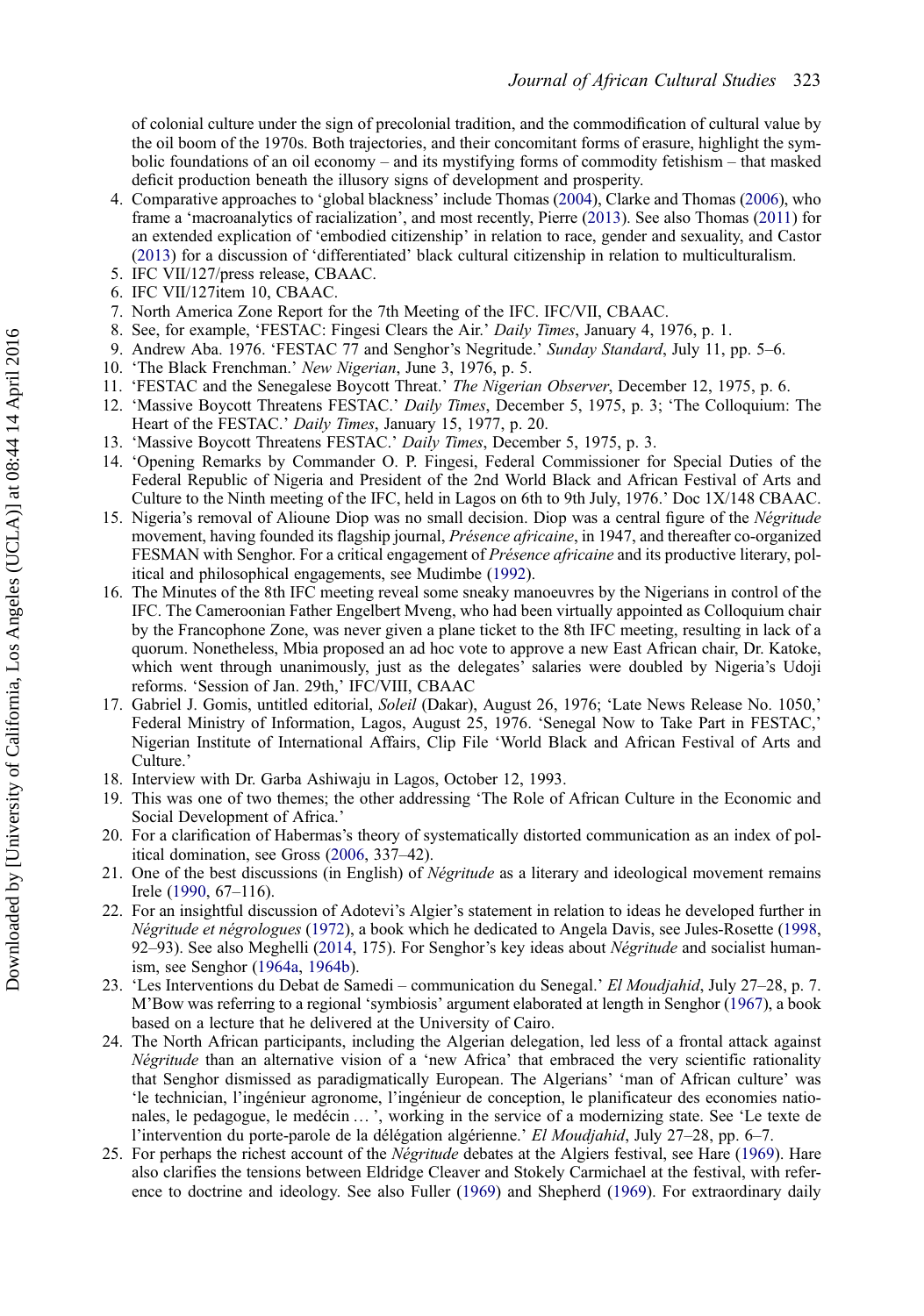<span id="page-12-0"></span>coverage of the festival events and debates as they unfolded in Algiers, see El Moudjahid, July 20– August 5, 1969.

- 26. Thus, Mbembe ([2013,](#page-13-0) 263) concludes his critique of 'raison nègre' and its historical logics of differentiation and desire with the appeal for 'un monde débarrassé du fardeau de la race, et du ressentiment et du désir de vengeance qu'appelle toute situation de racisme' ('a world rid of the burden of race, and of resentment and the desire for revenge called for by any racist situation'). For an illuminating discussion of this point, and other critical strategies in Mbembe's complex genealogy of blackness, see Coburn (2014).
- 27. Joans ([1970,](#page-13-0) 5). For the LP recording of his live performance, see (and hear!) Shepp ([1971\)](#page-13-0).
- 28. Samir Meghelli identifies an important discussion, held in October, 1962, between Ahmed Ben Bella then Algeria's first president-elect – and Martin Luther King Jr, at the time of Bella's United Nations swearing-in ceremony. As King reported, 'the significance of our conversation was Ben Bella's complete familiarity with the progression of events in the Negro struggle for full citizenship ... The battle of the Algerians against colonialism and the battle of the Negro against segregation is a common struggle' (my emphasis). Quoted in Meghelli [\(2009](#page-13-0), 103). For explications of the prison-industrial complex, see Davis [\(1971](#page-13-0), [2000](#page-13-0)).
- 29. Meghelli ([2009,](#page-13-0) 106–7) shows how the Algiers festival also resonated with the Nation of Islam, which ran several anticipatory articles in its newspaper, *Muhammad Speaks*. See, for example, Kenneth C. Landry, 'Algerian Festival to Spotlight Africa's Vast Cultural Heritage.' Muhammad Speaks, July 13, 1969, p. 31, cited in Meghelli ([2009,](#page-13-0) 117, n.38).
- 30. 'Eldridge Warmly Received By the People of Algiers.' The Black Panther, August 9, 1969, p. 3. The article quotes from a New York Times article without full citation.
- 31. 'Press Conference Chief of Staff's Return From Algiers.' The Black Panther, August 9, 1969, p. 7.
- 32. 'Press Conference Chief of Staff's Return From Algiers.' The Black Panther, August 9, 1967, p. 7, my emphasis.
- 33. 'Press Conference Chief of Staff's Return from Algiers.' The Black Panther, August 9, 1969, p. 7.
- 34. The turbulent complexities of Cleaver's citizenship in exile, from accredited envoy of the International Section of the Black Panther Party to expelled revolutionary on the run, lacking passport and papers, follows a tortuous itinerary from Cuba and Algiers – with visits to Vietnam, China, North Korea, and Congo-Brazzaville – to the United States via a safe-house in Paris. For the high point of Cleaver's political clout in Algeria, where he outranked the US Chargé d'Affaires, see Gramont ([1970\)](#page-13-0). For an extraordinary account of his travels, travails and expulsion from Algeria, written by his ex-wife, who provided key support during those years, see Cleaver (1998).
- 35. For an analytic framing of these dynamic spaces of cultural production, beyond the regulatory machinery of the nation state, see Clarke (2013).

#### References

Adotevi, Stanislas S. K. [1972.](#page-11-0) Négritudes et négrologues. Paris: Unions général d'éditions.

- Apter, Andrew. [2005.](#page-2-0) The Pan-African Nation: Oil and the Spectacle of Culture in Nigeria. Chicago: University of Chicago Press.
- Apter, Andrew. [2008.](#page-4-0) "Socialism, African." In International Encyclopedia of the Social Sciences, Vol. 7, 2nd ed. 638–642. Detroit, MI: Macmillan Reference USA.
- Bennett, Tony. [1996.](#page-10-0) "The Exhibitionary Complex." In Thinking about Exhibitions, edited by R. Greenberg, B. W. Ferguson, and S. Nairne, 81–112. London: Routledge.
- Castor, N. Fadeke. [2013.](#page-11-0) "Shifting Multicultural Citizenship: Trinidad Orisha Opens the Road." Cultural Anthropology 28 (3): 475–489.
- Clarke, Kamari M. 2013. "Notes on Cultural Citizenship in the Black Atlantic World." Cultural Anthropology 28 (3): 464–474.
- Clarke, Kamari M., and Deborah A. Thomas. [2006.](#page-11-0) "Introduction: Globalization and the Transformations of Race." In Globalization and Race: Transformations in the Cultural Production of Blackness, edited by K. M. Clarke and D. A. Thomas, 1–34. Durham, NC: Duke University Press.
- Cleaver, Kathleen N. 1998. "Back to Africa: The Evolution of the International Section of the Black Panther Party (1969-1972)." In The Black Panther Party (Reconsidered), edited by Charles E. Jones, 211–254. Baltimore: Black Classic Press.
- Coburn, Elaine. 2014. "Critique de la raison nègre: A Review." Decolonization: Indigeneity, Education & Society 3 (2): 176–186.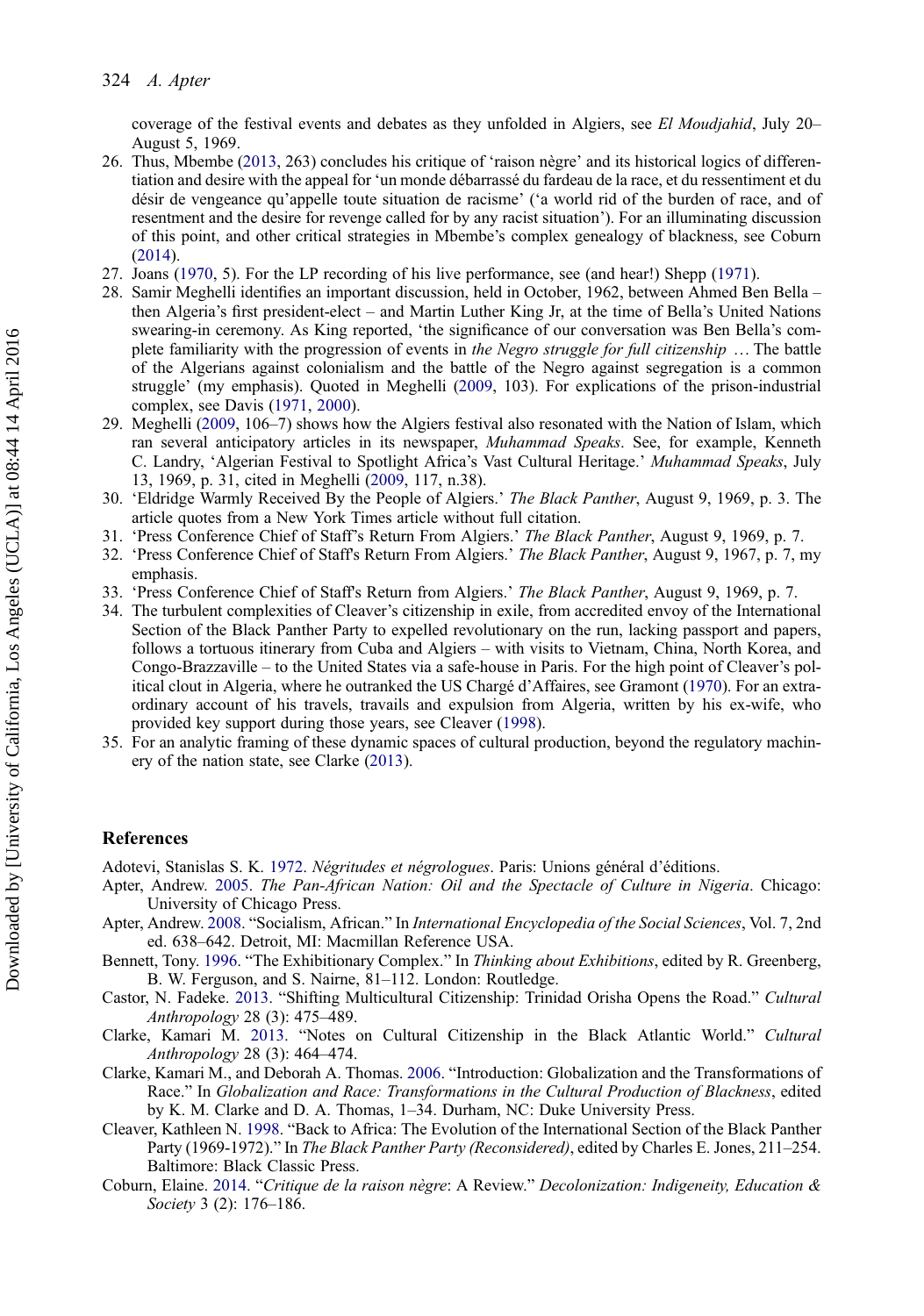- <span id="page-13-0"></span>Davis, Angela. [1971](#page-12-0). "Political Prisoners, Prisons, and Black Liberation." In If They Come in the Morning ... Voices of Resistance, edited by Angela Davis and Bettina Aptheker, 27–42. London: Orbach & Chambers with The Angela Davis Defence Committee.
- Davis, Angela. [2000](#page-12-0). "The Prison Industrial Complex and its Impact on Communities of Color." Videocassette. Madison, WI: University of Wisconsin.
- Dovey, Lindiwe. [2015](#page-10-0). Curating Africa in the Age of Film Festivals. New York: Palgrave Macmillan.
- Elsaesser, Thomas. [2005](#page-10-0). European Cinema: Face to Face with Hollywood. Amsterdam: Amsterdam University Press.
- Fanon, Frantz. [1965 \[1961\]](#page-4-0). "On National Culture." In *The Wretched of the Earth*. Translated by C. Farrington, 165–200. London: MacGibbon and Kee.
- Fuller, Hoyt F. [1969, October.](#page-11-0) "Algiers Journal." Negro Digest 18 (12): 72–87.
- Gabriel, Teshome. [1982.](#page-10-0) Third Cinema in the Third World: The Aesthetics of Liberation. Ann Arbor, MI: UMI Research Press.
- Gilroy, Paul. [2000](#page-6-0). Against Race: Imagining Political Culture Beyond the Color Line. Cambridge, MA: Harvard University Press.
- de Gramont, Sanche. [1970](#page-12-0). "Our Other Man in Algiers." New York Times Magazine, November 1.
- Gross, Alan D. [2006.](#page-11-0) "Systematically Distorted Communication: An Impediment to Social and Political Change." Informal Logic 30 (4): 335–360.
- Hare, Nathan. [1969](#page-11-0). "Algiers 1969: A Report on the Pan-African Culture Festival." The Black Scholar 1 (Nov. 1): 2–10.
- Holston, James. [2008.](#page-10-0) Insurgent Citizens: Disjunctions of Democracy and Modernity in Brazil. Princeton: Princeton University Press.
- Irele, Abiola. ([1981\) 1990.](#page-11-0) The African Experience in Literature and Ideology. Bloomington: Indiana University Press.
- Joans, Ted. [1970.](#page-12-0) "The Pan African Pow Wow." Journal of Black Poetry 1 (13): 4–5.
- Jules-Rossette, Bennetta. [1998](#page-11-0). Black Paris: The African Writers' Landscape. Champaign: University of Illinois Press.
- Lindfors, Bernth. [1970](#page-5-0). "Anti-Negritude in Algiers." Africa Today 17 (1): 5–7.
- McMahon, Christina S. [2014](#page-10-0). "Theater and the Politics of Display: The Tragedy of King Christophe at Senegal's First World Festival of Negro Arts." In Modernization as Spectacle in Africa, edited by P. Bloom, S. F. Miescher, and T. Manu, 287–306. Bloomington: Indiana University Press.
- Mbembe, Achille. [2013](#page-6-0). Critique de la raison nègre. Paris: Éditions La Découverte.
- Meghelli, Samir. [2009](#page-6-0). "From Harlem to Algiers: Transnational Solidarity Between the African-American Freedom Movement and Algeria, 1962–1978." In Black Routes to Islam, edited by M. Marable and H. D. Aidi, 99–119. New York: Palgrave Macmillan.
- Meghelli, Samir. [2014](#page-11-0). "'A Weapon in Our Struggle for Liberation'; Black Arts, Black Power, and the 1969 Pan-African Cultural Festival." In The Global Sixties in Sound and Vision: Media, Counterculture, Revolt, edited by Timothy Scot Brown and Andrew Lison, 167–184. New York: Palgrave Macmillan.
- Mudimbe, V. Y., ed. [1992](#page-11-0). The Surreptitious Speech: Présence Africaine and the Politics of Otherness, 1947- 1987. Chicago: University of Chicago Press.
- Ozouf, Mona. [1988](#page-10-0). Festivals and the French Revolution. Translated by Alan Sheridan. Cambridge: Harvard University Press.
- Pierre, Jemima. [2013.](#page-11-0) The Predicament of Blackness: Postcolonial Ghana and the Politics of Race. Chicago: University of Chicago Press.
- Sartre, Jean-Paul. [1948.](#page-6-0) "Orphée noir." In Anthologie de la nouvelle poésie nègre et malgache, edited by Léopold S. Senghor, ix–xliv. Paris: Presses Universitaires de France.
- Senghor, Léopold S. [1964a](#page-11-0). Liberté 1: Négritude et humanisme. Paris: Éditions du Seuil.
- Senghor, Léopold S. [1964b.](#page-11-0) On African Socialism. Translated by Mercer Cook. New York: Praeger.
- Senghor, Léopold S. [1967.](#page-11-0) Les Fondements de l'africanité; ou, Négritude et arabité. Paris: Présence Africaine.
- Senghor, Léopold S. [1971](#page-6-0). Liberté 3: Négritude et civilization de l'úniversel. Paris: Éditions du Seuil.
- Shepherd, George W. [1969](#page-11-0). "Reflections of the Pan-African Culture Conference in Algiers." Africa Today 16  $(4): 1-3.$
- Shepp, Archie. [1971](#page-12-0). Live at the Panafrican Festival. BYG Actuel Records 529.351, Vinyl LP Album..
- Thomas, Deborah A. [2004.](#page-11-0) Modern Blackness: Nationalism, Globalization, and the Politics of Culture in Jamaica. Durham, NC: Duke University Press.
- Thomas, Deborah A. [2011](#page-11-0). Exceptional Violence: Embodied Citizenship in Transnational Jamaica. Durham, NC: Duke University Press.